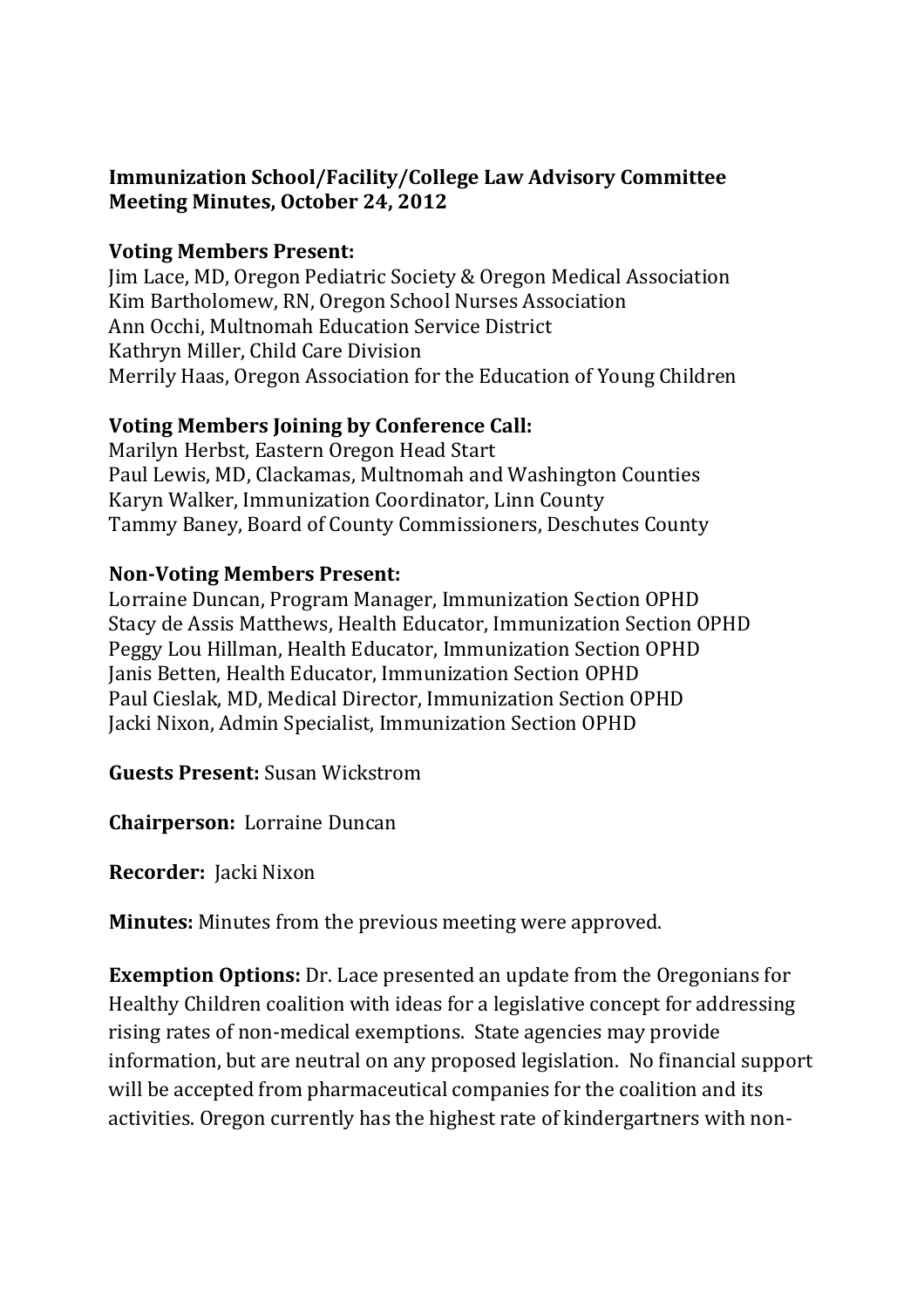medical exemptions to immunization. Washington's rate has dropped since implementation of a new law requiring health care provider signature for a parent to claim a philosophical exemption.

The proposed legislative concept includes several ideas. One idea is to remove references to religious exemptions and replace with "non-medical exemption". This would allow parents to decline immunizations for any reason, whether religious or otherwise. Parents claiming a non-medical exemption to immunizations would need to complete an educational module by one of two methods. Oregon Health Authority would be the agency responsible for developing an online educational tool that parents would complete in order to obtain an exemption. Alternatively, parents could obtain a signature from their health care provider that they had discussed the risks and benefits of immunization, to their own child and the community. The proposal is that the law would be updated immediately so preparation work could begin, and the change in process for claiming an exemption would go into effect in March of 2014. The goals are to make sure that parents are informed with accurate information before making a decision to claim an exemption, and to remove the references to religious to allow exemption for any reason.

## Comments:

Local Health Departments have authority to exclude unimmunized children when there are cases of disease. However, this is a decision that is handled on a case by case basis, because the decision needs to consider many factors.

Removing references to religion could be a good or a bad thing. For example, some individuals may be deterred by the current wording of religious exemption. However, this might have been more common when the law was first implemented.

When legislation is opened, laws can be changed in directions that may not be favorable to public health.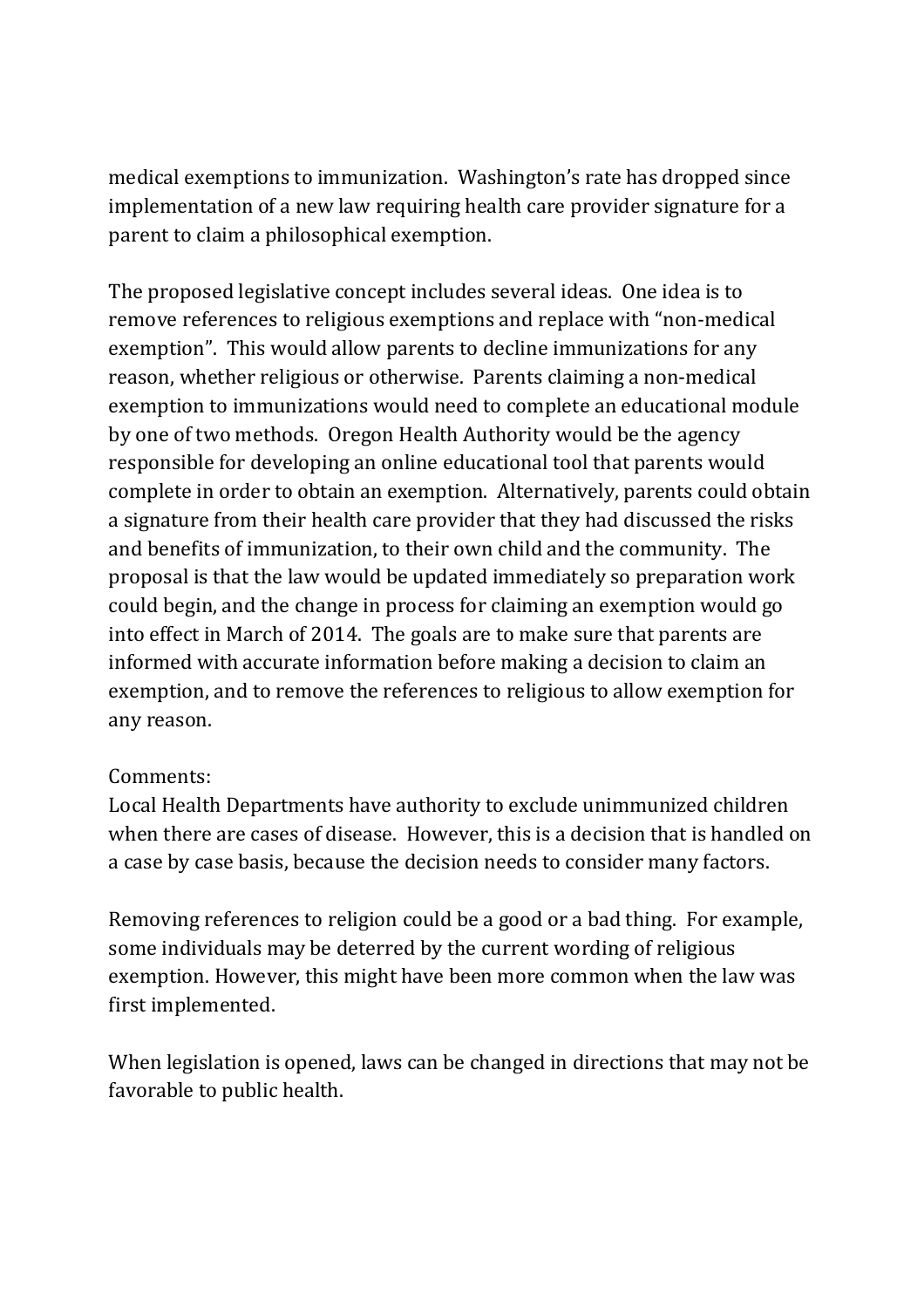For the educational module, language, reading level, and access must be considered. An internet based module or education from a provider would be the primary methods, but other formats including written would need to be available.

# **Annual signing for non-medical exemptions:**

Under current statute, schools can choose to require annual signing for religious exemptions. Oregon Immunization Program is considering a requirement for annual signing for all religious exemptions. This would prompt parents to revisit immunizations for which they are claiming an exemption on an annual basis, giving them a chance to update records with any immunizations received. Also, if completion of an educational module was required annually, updates to the module could address changing parental concerns about vaccines or current outbreaks of vaccine-preventable disease.

## Comments:

A question was asked about the impact on schools and children's facilities if annual collection of exemption documentation was required. Statewide, this would affect approximately 5% of children, but the number of children at each site is small: on average 15 students in public schools, 10 in private schools, and 2.3 in children's facilities. This might be more easily implemented at childcare age than school age, since children are scheduled to receive immunizations more frequently. With the high number of students at some schools, cuts to office staff, and uncertainty about potential changes required to school computer systems (or the need to clear out religious exemptions on an annual basis), there was concern that this might results in a large administrative burden. Another uncertainty is about the timeframe for collecting annual exemption documentation.

It is unclear of how much benefit would result compared to the administrative burden on schools and children's facilities. If some schools, districts or counties are interested in piloting annual exemptions, an evaluation can be done to look at costs and benefits.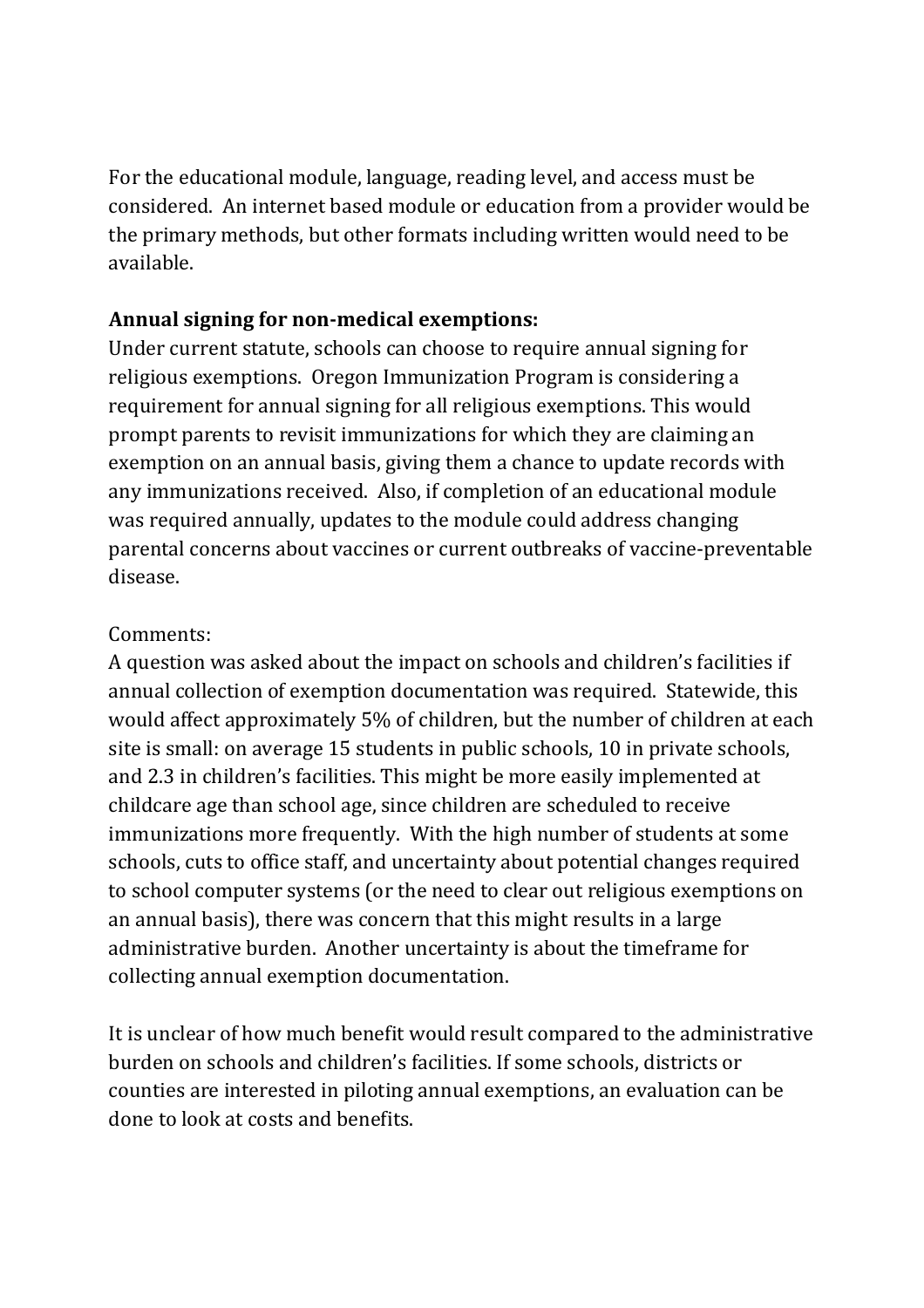#### **Hepatitis A requirement communication:**

Schools are receiving a document in their annual reporting packets this fall with ideas about collecting hepatitis A immunization now and over the next few years, in preparation for when the requirement will apply to all grades. This school year the hepatitis A requirement goes through 4th grade, in 2013- 2014 the requirement will go through 5th grade, and in 2014-2015, the requirement will go through 12th grade. A quick look at ALERT IIS data showed that approximately one-third of adolescents have two doses of hepatitis A vaccine in ALERT IIS and two-thirds have at least one dose of hepatitis A. The Immunization Program is investigating several options for electronically providing hepatitis A vaccine data from ALERT for school computer systems or the Department of Education computer system, but it is unknown if these options will be feasible. The Immunization Program is developing sample materials for school to use as communication, and materials for health care providers as well.

#### Comments:

Make sure communication materials are available in multiple languages. Use the school bus flyer to display immunization requirements several years out. A school schedule in ALERT IIS could be used to display projected immunization requirements in 2014-2015. Messages to providers to give to parents, and to remind providers who are seeing adolescents to give hepatitis A vaccine, would be useful. Get the message out at school based health center and school nurse conferences. Posters for schools might helpful. Encourage schools to input any hepatitis A dates for adolescents into their school computer systems now, in anticipation of the requirement in 2014-2015. It is possible that the phase in of hepatitis A to multiple grades and the enforcement for completing an educational module for non-medical exemptions (if passed) would both fall heavily in school year 2014-2015. If anyone has suggestions to how to coordinate communication for these two changes, if both are implemented, please send to Stacy.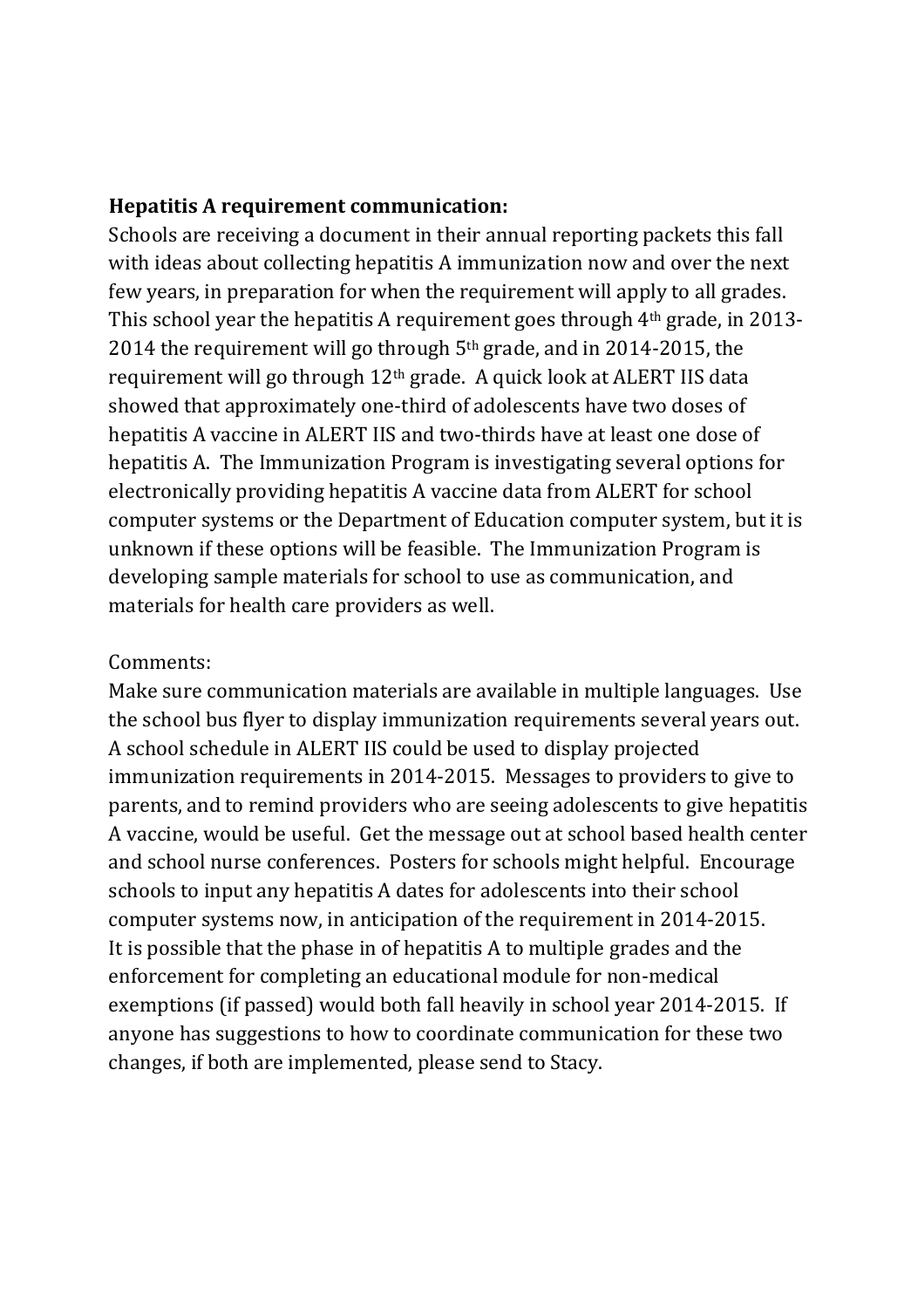**School Computer Systems Update:** The Oregon Immunization Program approves school computer systems for assessing and annual reporting of immunization requirement. Changes this year include provisional approval for Powerschool. Several school districts are using a new system called Synergy this year. Many other school districts will be moving to Synergy next year. The Immunization Program is working with Synergy as they try to get approval for immunization assessment before this year's reports are due in January.

#### **New school immunization reporting system in ALERT IIS:**

The idea behind a new school immunization reporting system is that schools/children's facilities would complete assessment and reporting of immunizations through ALERT IIS, rather than manually or through a student information system. This would eliminate the need to approve the individual school computer tracking systems for assessment and reporting. Also, immunization dates would be populated by ALERT IIS, eliminating the need to look up individual children, and reducing data entry except for those records not in ALERT IIS. Two states have similar systems of school reporting through the IIS. Initial meetings with Oregon Department of Education staff to discuss this were tentatively positive. Next steps, if approved by this advisory committee, would be continued exploration with Department of Education, Department of Justice, and Mary Beth Kurilo, ALERT IIS Director.

Comments: Is there concern about accuracy of data? School data would not be visible by clinics. This will help reduce potential conflicts with FERPA, and ensure that the data providers use in ALERT IIS do not include schoolreported dates. Addresses would have to be updated by schools, since addresses in ALERT IIS may not be current. How would this accommodate kids transferring between schools? The idea of linking a child to the state school ID number will need to be explored.

## **College measles requirement reporting:**

This is the second year that colleges have reported on measles immunization status. More than half of colleges require measles immunization